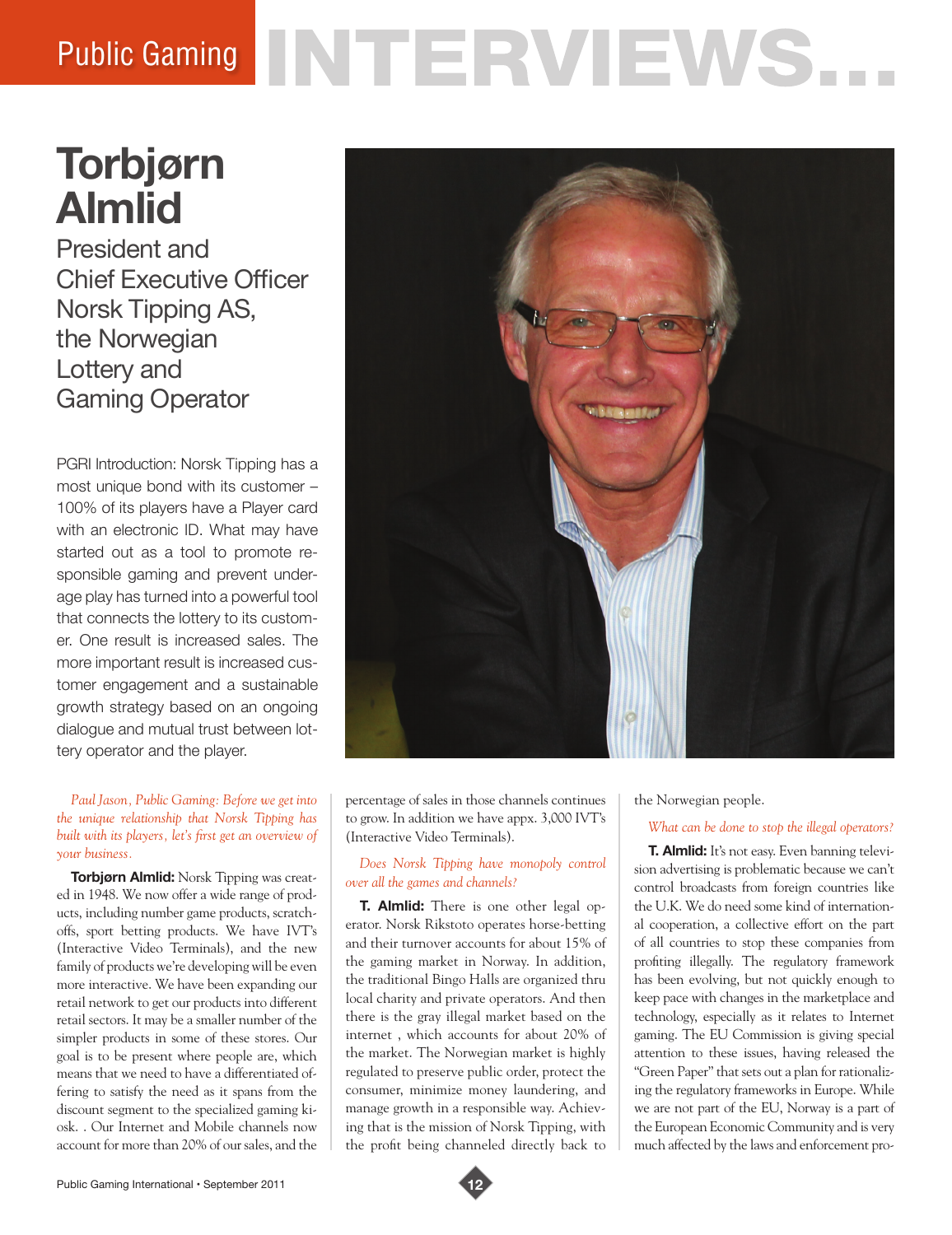cedures adopted by the Union. The courts all across Europe, including the European Union Court of Justice in Luxembourg, are in a constant state of arbitrating these regulatory issues. We pay close attention to how the courts decide matters in our neighboring countries.

## *Do you think of the Norsk Tipping mission as being more about generating funds for good causes or channelizing the existing demand for the purpose of protecting the consumer?*

**T. Almlid:** There was much debate about that when the Norwegian government implemented the VLT reform some five years ago. The issue was resolved in much the same way as what you will find in most European jurisdictions. The reason for the monopoly is to promote responsible gaming and manage the growth of the market so that it meets existing demand but does not overly stimulate growth. Raising funds for Good Causes is actually not the justification for the government monopoly. It's all about channeling the players to responsible operators for player protection and integrity.

## *There are lots of reasons to implement player identification cards, but increasing sales would not be at the top of most peoples' list of reasons. And yet, it's become a powerful marketing tool for Norsk Tipping, hasn't it?*

**T. Almlid:** The Player card was made obligatory two years ago. And last year our sales increased over 8%. That sales increase had more to do with the roll-out of our VLT's. But I can tell you that the Player card did not hurt us, in fact it helped us. We monitored it carefully and can say we saw no attrition, no player loss. And now that everyone is on board, it will absolutely be a sales driver. Players see the benefits and the value of the interaction and information the Playercard can give them.

#### *What are the benefits?*

**T. Almlid:** Most of them are just what you would expect; what you would find in most customer loyalty programs. First of all, it gives the player an easy way to play on all channels and an absolute certainty that all their winnings regardless of size will be paid out to their own player account. Easy access to all information regarding their play on all channels , and direct information based on their preferences is also highly appreciated . So they associate those benefits with their Player card. The card also creates a frictionless transfer of funds; fast and easy, just the way the consumer expects things to happen in this age when they buy i-phone app's, do banking, book flights, and conduct so much business all on their Mobiles and via the Internet . They want our customer-facing business processes to be in sync' with their lifestyle of high-tech speed and convenience. They're no more interested in redeeming hard-copy receipts than they are interested in buying music CD's. It's a digital world and the Players card is a vital component of the digital relationship that players have with the lottery. By the time we converted to an obligatory system a couple years ago, the players valued their lottery membership and would not want to play the lottery without their player card , first of all based on the fact that they do not need to take care of their playslip to insure that they would get their winnings

*And now you're going to the next step and introducing relationship-building programs that can only be done with the kind of dialogue and transaction-tracking mechanisms enabled by membership i.d. cards. Explain the Grassroots Fund and where you're going with that.* 

**T. Almlid:** The Grassroots Fund enables the player to decide which charity should receive a portion of the turnover. Specifically, the player can register 5% of the amount played to go towards supporting a local sport or cultural organization.

*That just seems an incredible idea. Most industry marketing people acknowledge that promotion of the philanthropic mission of lotteries doesn't really get the players' attention, or have much impact on buying behavior. But it would seem that if you can get the player to engage in the mission of lottery in this highly personal way, that would make all the difference.* 

**T. Almlid:** About 40% of the players have signed up and we just launched it less than two years ago. It does, as you say, create a personal emotional connection. It adds an interactive dimension to the relationship the player has with the lottery. They're deciding where some of the funds are channeled. That is a tremendous feeling of empowerment. And the recipients they choose from are mostly local organizations so that makes it even more tangible, more meaningful for the player knowing that it is helping a cause that's close to home and that they believe in. They may even be personally involved in the organization, or have friends who are. So they share that information on their Facebook page. Their lottery affiliations become a part of who they are, part of what defines them as individuals, much like the music they like or where they go on vacations. That creates more exposure for lottery and it is a really more positive and different kind of exposure than you could ever produce with conventional mass-market advertising.

#### *Is there any consideration for increasing the percentage that the players can assign to their favorite charity?*

**T. Almlid:** We do not have any immediate plans for that , we think that the level of 5% is at a balanced level for the time being You do need to recognize that this percentage does come from somewhere. In our case, it is actually treated as a cost of doing business, which does not help our bottom line. But no matter how you treat it from an accounting point of view, the percentage that is going to the charitable organization of the players' choice is going to a Good Cause, but it is also money that is not going to the other Good Causes that also need more funds.

*Even so, the means of engaging the players directly in the philanthropic mission that is the basis for lottery would seem a hugely powerful concept. I would hope that everyone can see the value in it and be willing to share the benefits.* 

**T. Almlid:** Everyone looks out for their own budgets as they should, but they do all understand that and that's why it will be increased at some point. And keep in mind, it's the Player card system that makes this kind of interactive relationship possible.

#### *That kind of interactive relationship would also seem to provide a broad canvass with which to promote new games and educate the players on exciting new game concepts.*

**T. Almlid:** That's true. It also changes the whole approach to Responsible Gaming, transforming it from a cost center that puts a damper on sales into yet another feature that players actually value. We have built tools that enable the player and the lottery to monitor their playing behavior together. We do have limitations on how much anyone can lose per day on Interactive Video Terminals (IVT's), for instance, but we strive to engage the player in the process of getting the most enjoyment out of the games, and to embrace the opportunity to manage their play responsibly. We help them to understand that it's no fun if you're playing more than you really want to, or losing more than you can afford to lose. The Players Card creates a wealth of options to create a dialogue with the players that improves the overall playing experience. And our public image is improved for having such an effective RG platform, which is something that our political constituents appreciate, and all of our stakeholders can be proud of. I really think there is still huge untapped potential to utilize the Players card to fully connect with our players, build loyalty, and engender a healthy and responsible approach to recreational gaming.

#### *How does a lottery operator go from having no Player i.d. card at all to having 100% participation?*

**T. Almlid:** You do need to begin with a voluntary system and develop your ability to build the programs that resonate with the players and it takes some time to build trust and an open dialogue. It took us years, having started back in the 90's. But it won't take nearly that long now. For one thing, nothing takes that long now. For another, the concept of Loyalty programs